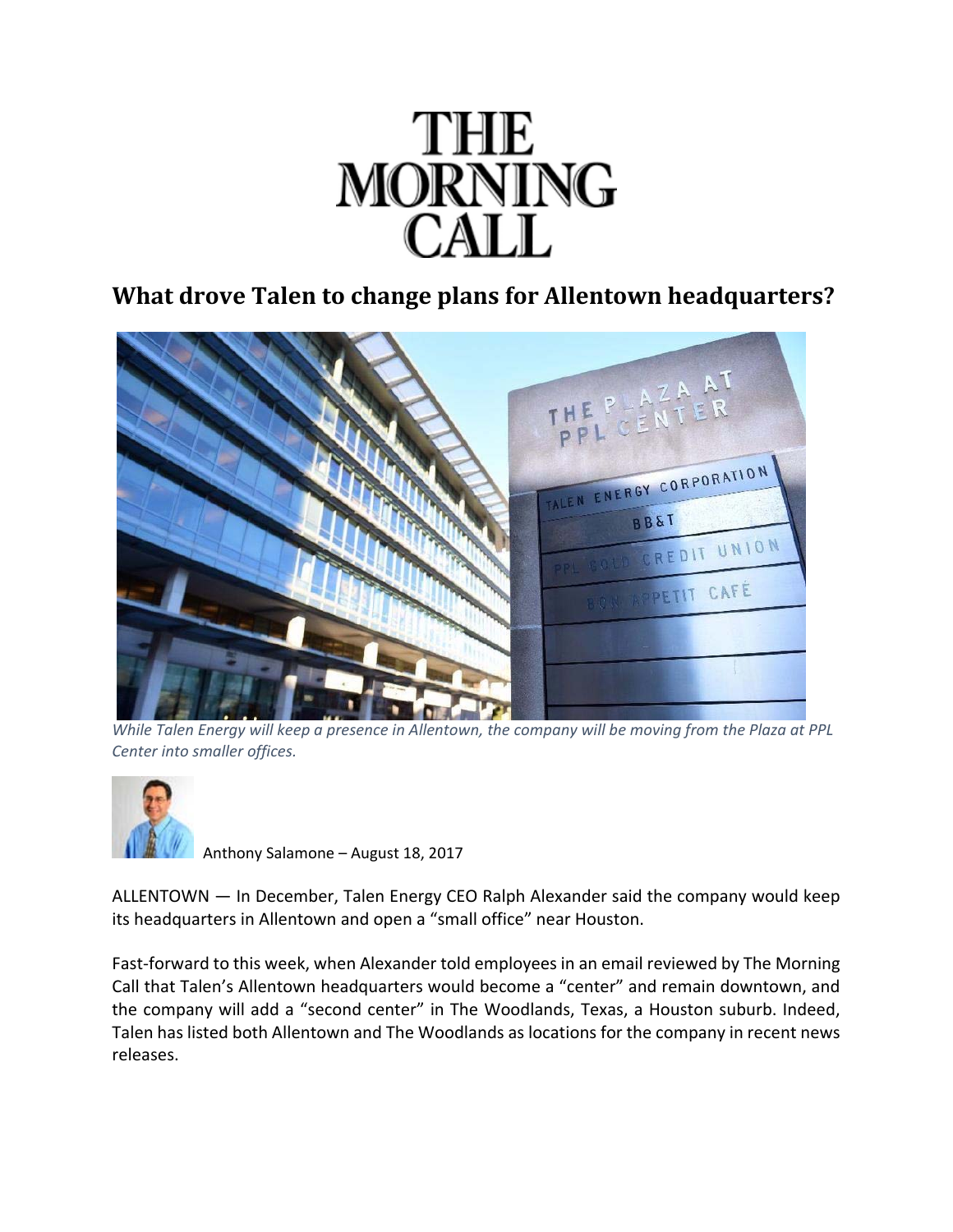So what changed, and are there benefits to having what Alexander called "two co‐center locations?"

Todd Martin, spokesman for privately held Talen, did not respond to messages seeking comment, but several experts said Talen's plans could be based on several factors.

Perhaps most important: Houston is the energy capital of the U.S., said John E. Shelk, president and CEO of Electric Power Supply Association in Washington D.C., an industry trade group. Shelk said many independent power producers such as Talen have a significant presence in Houston and elsewhere, depending on the location of their generation assets.

Allentown is a more convenient location for the operation of most of Talen's 21 power plants, with just three in Texas, and one each in Arizona and Montana. The rest are in several eastern states, including six in Pennsylvania, where Talen became a stand‐alone company in 2015 that was spun off from PPL Energy Supply. Talen sells the energy the plants generate to utilities and other mostly commercial customers. It has been a tough industry in recent years, beset by stagnant demand, low energy prices and tight profit margins.

John Boyd Jr., a site selection expert, said Talen's office in The Woodlands will serve as a recruiting tool for new talent. It would be a "radical move" for Talen to ask its Allentown employees to relocate to Houston, he said.

"This is the nature of site selection, smaller sites in different states," said Boyd, who owns The Boyd Co. Inc. of Princeton, N.J.

Boyd also said the move could increase Talen's clout with congressional members from Texas.

Shelk disagreed, adding he couldn't recall a company that moved its headquarters to gain clout with Congress.

"Certainly, there are so many energy companies, including power companies already in Texas, that one more wouldn't stand out politically," he said. "These days, with wholesale power prices at historic 20‐year lows, the economics win out in making decisions large and small."

John Wittman, spokesman for Texas Gov. Greg Abbott, said the state's Office of Economic Development did not provide any incentives to lure Talen. He said besides Houston's reputation as a mecca for energy companies, businesses are lured to the state because of low taxes, reasonable regulation and right to work laws, and a "world‐class work force."

Alexander, who is based in Houston, said in the email to employees Tuesday that the company will save \$7 million in annual building costs by opening the Woodlands location and shifting its Allentown headquarters from the Plaza at PPL Center to the soon-to-be-completed Tower 6 office building during the second quarter of 2018. Both sites are on Hamilton Street in center city Allentown.